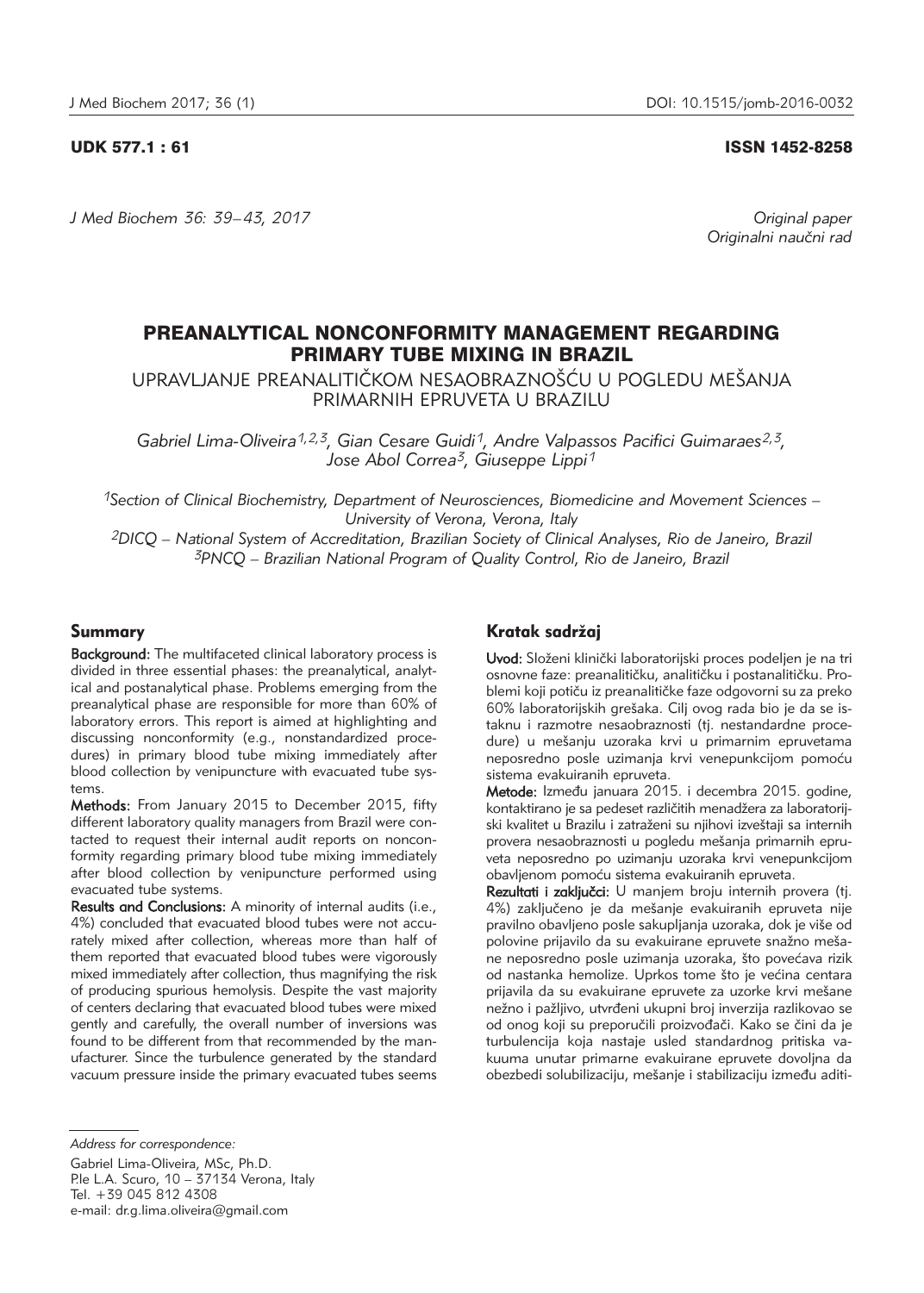to be sufficient for providing solubilization, mixing and stabilization between additives and blood during venipuncture, avoidance of primary tube mixing probably does not introduce a major bias in tests results and may not be considered a nonconformity during audits for accreditation.

Keywords: accreditation, blood specimen collection, phlebotomy, quality, specimen handling

### **Introduction**

The multifaceted clinical laboratory process is divided into three essential phases (preanalytical, analytical and postanalytical). Despite consolidated evidence that problems emerging from the preanalytical phase are responsible for more than 60% of laboratory errors  $(1, 2)$ , it is reasonable to suggest that all phases of the testing process should be strictly standardized and continuously monitored.

Process accreditation is the best means to guarantee patient safety in laboratory diagnostics. Accreditation is a process aimed at providing independent appraisal and recognition – by one expert clinical laboratory professional – of the specific competence of testing (i.e., International Organization for Standardization – ISO 15189 standard for medical laboratories) (3). DICQ® is a National System of Accreditation (i.e. accreditation body) of the Brazilian Society of Clinical Analyses (4). This accreditation system is based on the ISO 15189 document (3).

All laboratories accredited by DICQ® (i.e., 279 laboratories so far) are yearly audited by an expert about their full knowledge of ISO 15189 standards. All nonconformities identified by the expert at audit time are reported to the DICQ® coordinator. Briefly, nonconformity is the nonfulfillment of a requirement. Moreover, requirement refers to the need or expectation that is stated, generally implied or obligatory – i.e. standardized procedure from evacuated tubes datasheets regarding primary tubes mix collected by venipuncture (5). Moreover, each accredited laboratory should plan and periodically carry out an internal audit process in order to: i) demonstrate that the preexamination, examination and post-examination procedures are conducted in a manner that meets the needs and requirements of the stakeholders; ii) ensure conformity to the quality management system; and iii) continually improve the effectiveness of the quality management system. However, when certain nonconformities recur or doubt emerges about laboratory compliance with its own procedures, the laboratory should be proactive to identify, document and eliminate the leading cause(s). Corrective actions to be taken should be determined and clearly documented (3)**.** This report is aimed at highlighting and discussing nonconformity (e.g., nonstandardized procedures) in primary blood tube mixing immediately after blood collection by venipuncture with evacuated tube systems; with the leading principle that nothing is more irksome than work to eliminate a fake nonconformity.

va i krvi tokom venepunkcije, izbegavanje mešanja primarnih epruveta verovatno ne unosi značajna odstupanja u rezultate testova i ne mora se smatrati primerom nesaobraznosti tokom provera za akreditaciju.

Ključne reči: akreditacija, sakupljanje uzoraka krvi, flebotomija, kvalitet, rukovanje uzorcima

### Methods

From January 2015 to December 2015, fifty different laboratory quality managers from Brazil were contacted to request their internal audit reports on nonconformity regarding primary blood tube mixing immediately after blood collection by venipuncture with evacuated tube systems. Were evaluated laboratories without nonconformity regarding pre-analytical phase procedures reported by external audit (i.e., 50 from 279 laboratories, 17.9%). Objective evidence were collected from internal audit reports and then classified by three types of theoretical nonconformities: i) evacuated blood tubes were left in upright position and sent to core laboratory without mixing afterwards; ii) evacuated blood tubes were shaken up vigorously immediately after appropriate filling, independently of the additive type inside the tubes; and iii) evacuated blood tubes were mixed gently and carefully by inverting but the number of times was different from recommended by the manufacturer (*Table I*). More than one piece of objective evidence could be reported during an internal audit by the same quality manager.

Table I Objective evidence from nonconformity reports regarding primary blood tube mixing immediately after blood collection by venipuncture, as reported by 50 Brazilian clinical laboratories during their internal audit processes.

| Objective evidence                                                                                                                                           | Frequency   |
|--------------------------------------------------------------------------------------------------------------------------------------------------------------|-------------|
| Evacuated blood tubes were left in<br>upright position and sent to core<br>laboratory without mixing afterwards.                                             | 2/50(4%)    |
| Evacuated blood tubes were shaken up<br>vigorously immediately after appropriate<br>filling, independently of the additive<br>type inside the tubes.         | 30/50 (60%) |
| Evacuated blood tubes were mixed<br>gently and carefully by inverting but the<br>number of times was different from that<br>recommended by the manufacturer. | 44/50 (88%) |

Note: \*neither hemolyzed nor clotted samples (including no fibrin filaments or micro clots) due to this kind of mixing procedure were reported by the evaluated laboratories. This observation is in line with outcomes from Parenmark and Landberg (8), and Lima-Oliveira et al. (10).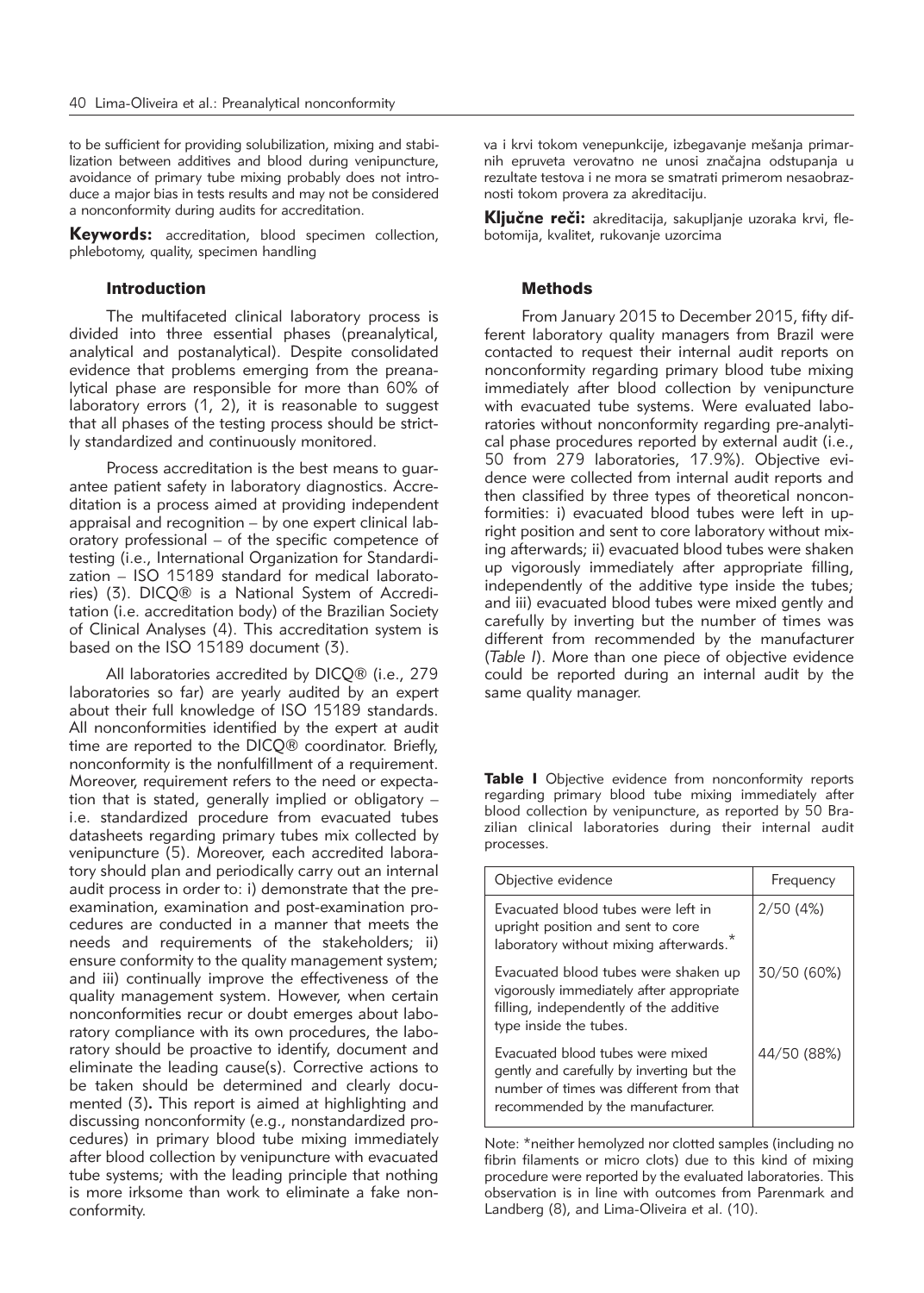#### **Results**

The objective evidence from 50 internal audits in Brazilian laboratories are shown in *Table I*. The frequency of different practices was found to be rather dissimilar, highlighting poor harmonization among different facilities. In particular, a minority of laboratories (i.e., 4%) reported that evacuated blood tubes were not accurately mixed after collection, whereas more than half of them indicated that evacuated blood tubes were vigorously mixed immediately after collection, thus magnifying the risk of producing spurious hemolysis. Notably, despite the vast majority of centers declaring that evacuated blood tubes were mixed gently and carefully, the overall number of inversions was different from that recommended by the manufacturer.

# **Discussion**

The internal laboratory audits described in this article showed that the vast majority of phlebotomists (i.e., the health care professionals who usually perform blood collection by venipuncture using evacuated blood tubes) were not performing primary blood tube mixing according to the recommendations of the Clinical Laboratory Standards Institute (CLSI), nor adequately following the instructions of the manufacturers.

The manufacturers of evacuated blood collection tubes recommend that blood tubes for laboratory testing should be gently mixed by inversion immediately after collection (6); *Table II*. Several auditors from Brazil (both internal and external) also followed the recommendations for biological sample collection and processing issued by the Brazilian Society of Clinical Pathology and Laboratory Medicine (SBPC/ML). In particular, this latter guidance has been used as the gold standard for defining whether or not a procedure is in conformity with the standard (7).

Interesting evidence has been published by Parenmark and Landberg about the daily practice of mixing primary evacuated blood tubes (8). In brief, the authors performed and compared three different mixing procedures, concluding that mixing blood samples immediately after collection may not be mandatory for all types of tubes, whereas instant mixing may carry substantial risk of generating spurious hemolysis, thus biasing the test results of those parameters which are more vulnerable to blood cell (especially erythrocyte) injury (8). According to this evidence, a real need for revising and possibly updating the current recommendations for appropriate mixing of primary evacuated blood tubes has been put forward (9). More recently, a study by Lima-Oliveira et al. (10) confirmed the data of Parenmark and Landberg (8) showing that primary evacuated blood tube mixing immediately after blood collection by venipuncture appears to be not strictly or always necessary. More specifically, no fibrin filaments or micro clots were observed in evacuated blood tubes collected with an anticoagulant additive (i.e., EDTA, sodium citrate or lithium heparin) even when the tubes were left unmixed (10). It could hence be concluded that maintaining evacuated blood tubes in an upright position and then shipping the specimens to the central laboratory (i.e., a procedure that was reported by 2 out of the 50 internal audits in our study) should not be considered a nonconformity when the blood collection is performed using evacuated blood tubes. Interestingly, another recent article highlighted the risk of inverting lithium heparin plasma specimens (i.e., after centrifugation), thus confirming that tube placement and inversion may be a critical issue for certain analytes (11, 12).

The vigorous shaking nonconformity-procedure reported by 30 out of 50 internal audits is known to generate a visual alteration (e.g., presence of foam on the top of all types of evacuated tubes before centrifugation, and appearance of a »blood ring« on the tube top after stopper removal from serum tubes) (13). However, since the study of Lima-Oliveira et al. (13) evaluated only a single manufacturer, each labo-

|                                                                                                                          | Mix recommendation by manufacturers*                                                                   |                                                                                                                     |
|--------------------------------------------------------------------------------------------------------------------------|--------------------------------------------------------------------------------------------------------|---------------------------------------------------------------------------------------------------------------------|
| Tube description                                                                                                         | Becton Dickinson®                                                                                      | Greiner Bio-one®                                                                                                    |
| without additive<br>with sodium citrate<br>with clot activator<br>with heparin<br>with EDTA<br>with glycolysis inhibitor | from $\overline{3}$ to $\overline{4}$<br>6<br>from $8$ to $10$<br>from $8$ to $10$<br>from $8$ to $10$ | from $5$ to $10$<br>from $4$ to $5$<br>from $5$ to $10$<br>from $5$ to $10$<br>from $5$ to $10$<br>from $5$ to $10$ |

Table II Mixing recommendation from the manufacturers of evacuated tubes used by the laboratories audited.

EDTA, ethylenediaminetetraacetic acid;

\*mix the blood gently and thoroughly by inverting the tube for the required number of inversions as specified in the manufacturer's instructions.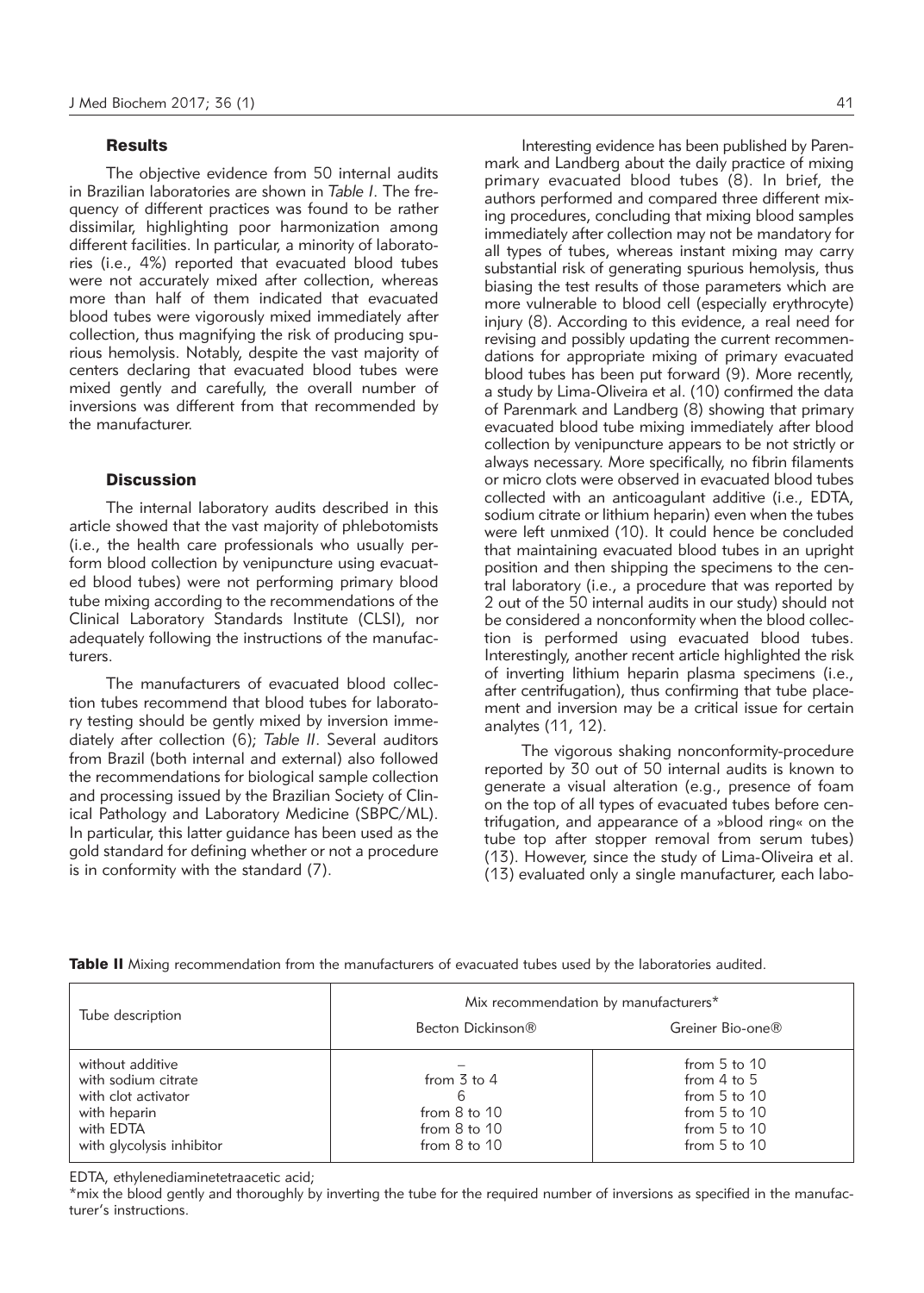ratory should carry out a similar study using other brands of evacuated blood tubes. Moreover, as regards the ISO 15189 standard, independent verification by the laboratory should confirm, using objective evidence (in the form of performance characteristics), that the performance claims for the pre-examination procedure (i.e. primary blood tubes mix) have a real influence on the quality of the total testing process, discounting any additional activity that will not generate a substantial impact on the reliability of laboratory test results (14–16). Evacuated blood tube mixing probably belongs to one of these latter activities.

Another important aspect that has emerged from our study is that 44/50 internal audits reported that evacuated tubes were gently and carefully mixed, but the number of inversions was not in agreement with the current recommendations. Unfortunately, no precise information was available about the difference between the number of recommended tube inversions and those really practiced in the local facility. However, even this aspect may not be necessarily regarded as a nonconformity.

### **References**

- 1. Lippi G, Guidi GC. Risk management in the preanalytical phase of laboratory testing. Clin Chem Lab Med 2007;  $45:720 - 7$
- 2. Lima-Oliveira G, Lippi G, Salvagno GL, Picheth G, Guidi GC. Laboratory diagnostics and quality of blood collection. J Med Biochem 2015; 34: 88–94.
- 3. International Organization for Standardization. Medical laboratories – Requirements for quality and competence ISO document 15189. Geneva, Switzerland: International Organization for Standardization; 2012.
- 4. National System of Accreditation from Brazilian Society of Clinical Analyses. Manual for accreditation of the quality management system for clinical laboratories. 6th ed. http: //www.dicq.org.br/pdfs/manual\_dicq.pdf: Brazilian Society of Clinical Analyses; 2013. Accessed 26th July 2016.
- 5. International Organization for Standardization. Quality management systems — Fundamentals and vocabulary. ISO document 9000. 3rd ed. Geneva, Switzerland: Inter national Organization for Standardization; 2005.
- 6. Nikolac N, Supak-Smolcic V, Simundic AM, Celap I. Croatian Society of Medical Biochemistry and Laboratory Medicine: national recommendations for venous blood sampling. Biochem Med 2013; 23: 242–54.
- 7. Brazilian Society of Clinical Pathology and Laboratory Medicine. Recommendation for sample collection and processing. Sao Paulo, Brazil: Manole; 2014.
- 8. Parenmark A, Landberg E. To mix or not to mix venous blood samples collected in vacuum tubes? Clin Chem Lab Med 2011; 49: 2061–3.
- 9. Lippi G, Plebani M. Primary blood tubes mixing: time for

In conclusion, since the turbulence generated by the standard vacuum pressure present inside the primary evacuated tubes seems to be sufficient for providing solubilization, mixing and stabilization between additives and blood during venipuncture, avoidance of primary tube mixing probably does not introduce major bias in the tests results and may not be considered a nonconformity during audits for accreditation.

# Acknowledgment

We are grateful to all laboratory quality managers who have agreed to share their internal audit reports.

## Conflict of interest statement

The authors stated that they have no conflicts of interest regarding the publication of this article.

updated recommendations. Clin Chem Lab Med 2012; 50: 599–600.

- 10. Lima-Oliveira G, Lippi G, Salvagno GL, Brocco G, Gaino S, Dima F, et al. Processing of diagnostic blood specimens: Is it really necessary to mix primary blood tubes after collection with evacuated tube system? Biopreserv Biobank 2014; 12: 53–9.
- 11. Lippi G, Salvagno GL, Danese E, Lima-Oliveira G, Brocco G, Guidi GC. Inversion of lithium heparin gel tubes after centrifugation is a significant source of bias in clinical chemistry testing. Clin Chim Acta 2014; 436: 183–7.
- 12. Ucar F, Erden G, Taslipinar MY, Ozturk G, Ginis Z, Bulut E, Delibas N. Greater efficiency observed 12 months post-implementation of an automatic tube sorting and registration system in a core laboratory. J Med Biochem 2016; 35: 1–6.
- 13. Lima-Oliveira G, Lippi G, Salvagno GL, Montagnana M, Gelati M, Volanski W, et al. Effects of vigorous mixing of blood vacuum tubes on laboratory test results. Clin Biochem 2013; 46: 250–4.
- 14. Lippi G, Cornes MP, Grankvist K, Nybo M, Simundic AM. EFLM WG-Preanalytical phase opinion paper: local validation of blood collection tubes in clinical laboratories. Clin Chem Lab Med 2016; 54(5): 755–60.
- 15. Giavarina D, Banfi G, Daves M, Dolci A, Farci Santarcangeli D, Lima-Oliveira G, et al. Validation of blood collection tubes in clinical laboratories: local adaptation of the guidelines of the European Federation of Laboratory Medicine by the SIBioC working group on extra-analytical variability. 2016 Biochimica Clinica in press.